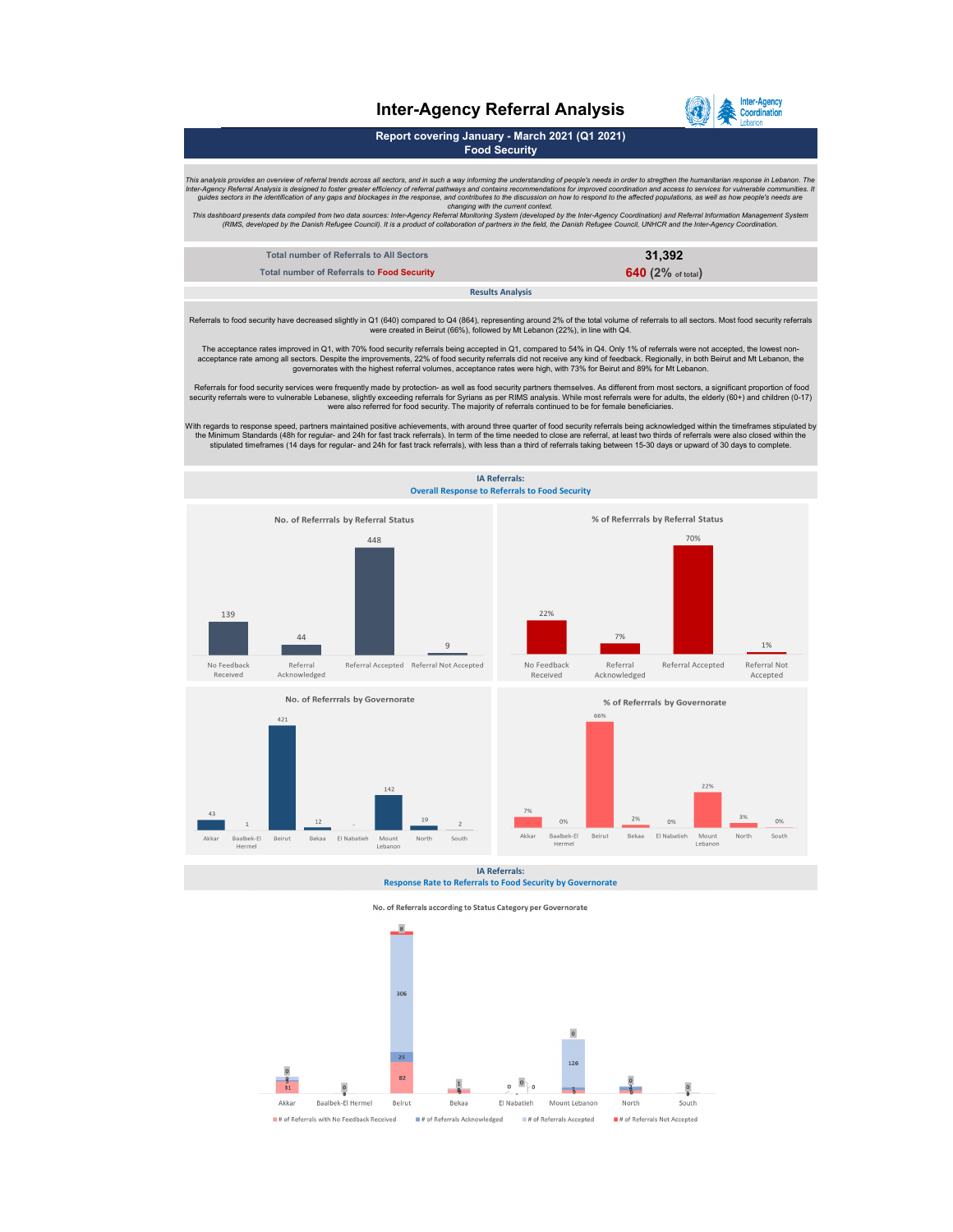



**Partners who reported (IA Referrals):** ABAAD, ACF, ACTED, ActionAid, Caritas Lebanon, DRC, INARA, Intersos, IOCC Lebanon, IRC, MEDAIR, Mercy Corps, ODA, Plan International, PU‐AMI, Red Oak, RI, SCI, SWSL, TdH‐It, TdH‐L

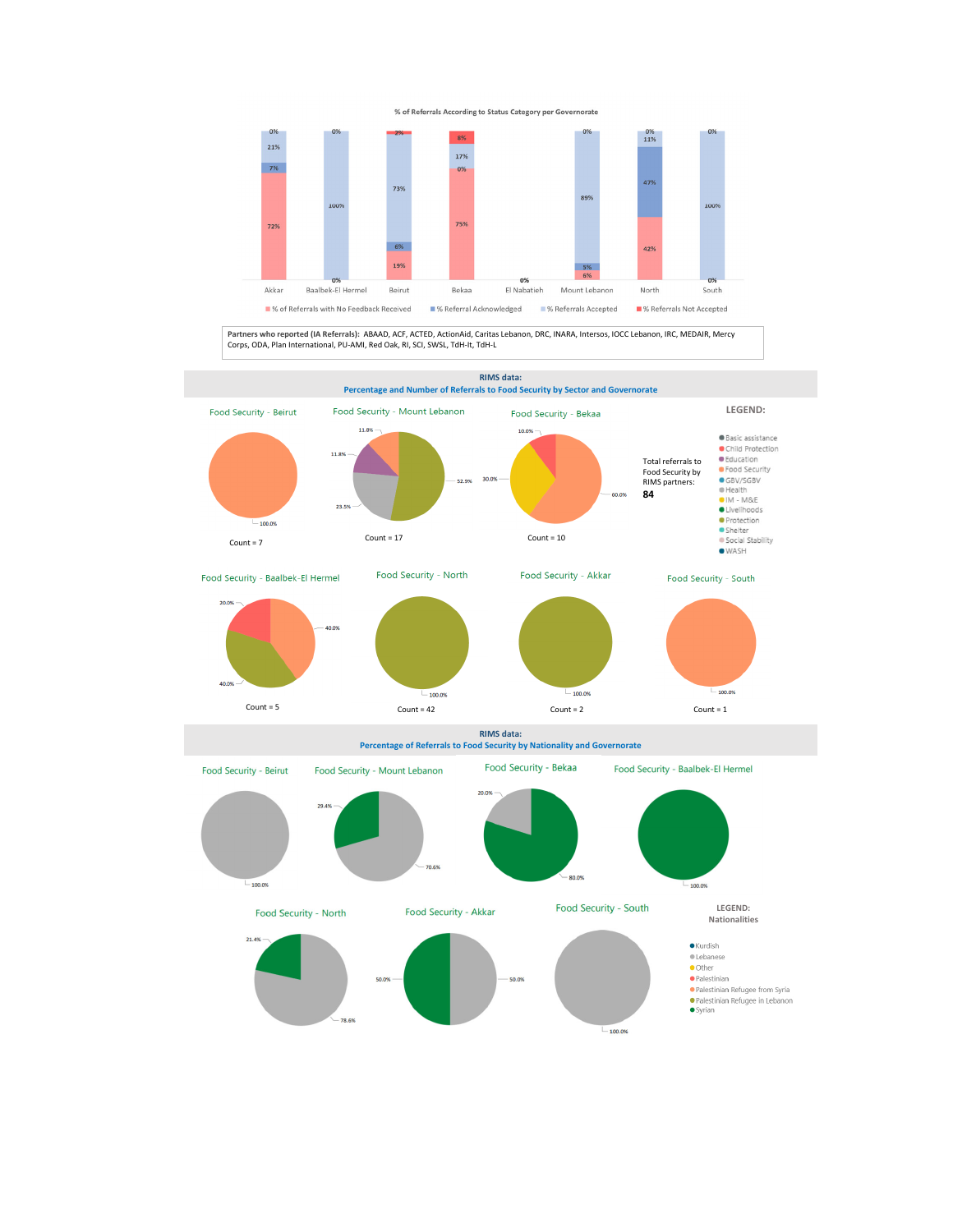

**RIMS data: Percentage of Referrals to Food Security by Sex and by Governorate**